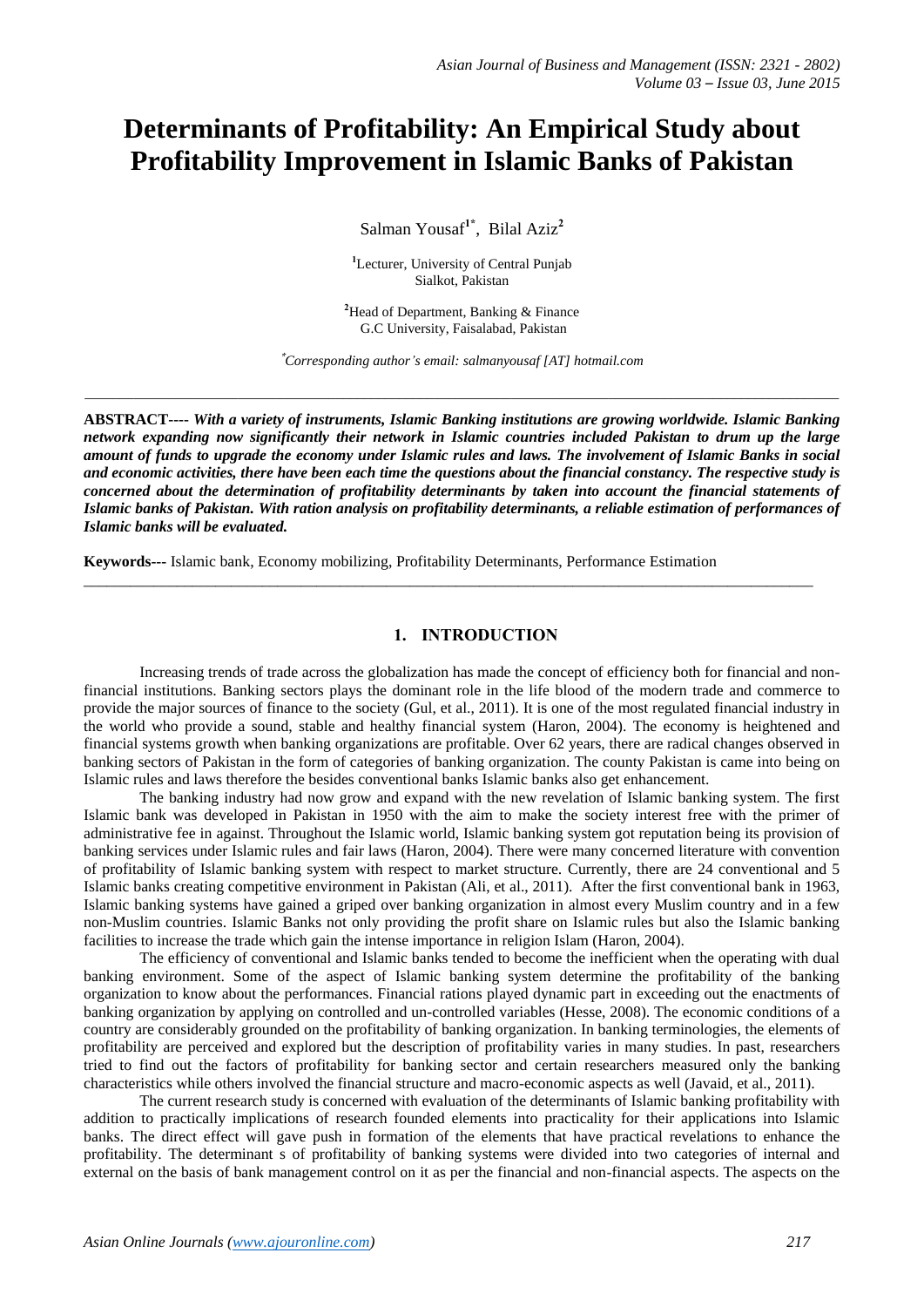basis of banking profitability was determined were the financial aspects that had direct impact on income statement and balance sheet (Bashir, 2003). External variables were those components that were beyond the control of the management of the bank that were competition, regulation, attention and market share, ownership, shortage of capital and money supply (Bashir, 2003).

## **2. LITERATURE REVIEW**

The amended financial system was the indication of success for banking organization of any country and put emphasis on the elements grit for improved financial base of the banks. The connotation of profitability of the banks can be esteemed at both the micro and macro periods of the economy. The economic growth also cracked out to be more important and it was assured that share of banking organizations in the financial system increased the role of the banking sector in micro-economic and macro-economic stability. On the micro level, profits was the essential condition of an aggressive banking organization and the supply of funds. (Ali, et al., 2011).

The nations of Muslims needed finance facilities as much as anyone in order to finance their business projects to ease capital investment and to assume transaction actions. Muslims world tried to reorganize their monetary subsists on the basis of Islamic law and consequently to find out the resources to fulfill their financial necessities in view of exclusion of interest in a world where the whole financial system was based on interest system (Ahmad, 2011). The determinants to make a just moral and informally inclusive financial and business system through the broad range of society. It was therefore the major contest was to restructuring the financial institutions' products and services, appliances and contracts on an interest free basis in order to bring them in agreement with the prescriptions of Islamic law and within the restraints of Islamic regulations (Ahmad, 2011).

Islamic banks profitability was a significant tool to know about the performances of banking organization by assessing banking procedures and defining management plan to help in increasing the chances for the Islamic bank to endure in viable market. The determinants of profitability were important to enhance the economy as they contribute towards economic growth and stability. Organizational profit as being considered a significant assessment tool for the performances of the organization based on internal and external variables (Gul, et al., 2011). The internal variables were banking industry specific variables controlled by the management while external variables were embedded in the micro or macro-economic environment. The determinants of profitability of Islamic banking system were had seen to be positively affected with bank size, operational efficiency and asset management while banks profitability was negatively affected with capital and credit risk (Gul, et al., 2011).

The operating ratios techniques were used in to measure the special effects of management, Bank size, location and timing of banking organization on profitability of commercial banks. All variables tested were expressively connected to profitability. Market share was considered as a profitability element under the assumption that firms will obtain a better market share and rise their profitability with greater effectiveness (Haron, 2004)**.** The macro-economic determinants were taken into account of 16 Islamic banks of Malaysia during 2005-08 and explored that capital and assets quality had indirect relationship with bank profitability and on the other side liquidity and operational efficiency had a positive impact. (Wasiuzzaman, 2010).

Certain trends in financial markets, industrial development and financial innovation generating certain challenges for the banking organizations. (Gul, et al., 2011) The factors of bank profitability were frequently classified into internal and external factors. Certain studies were country explicit and few of them considered sections of countries for studying the determinants of profitability. Bank effectiveness had come out as a multi-dimensional thought which had been deliberated broadly in the literature. (Gul, et al., 2011).

The management assisted in improving the profitability of the banking organizations and regulate the inclusive organizational activities. The profitability determinants were affected and controlled internally with management of banking corporations. The external determinants were the developed with cause and effect relationships show its result to economy (Haslem, 1969). The profitability of Islamic and conventional banking in many countries was inspected and had measured both internal and external factors as factors of ROA, ROE and NIM and proposed that quality of conventional banks was better than Islamic banks. Interest free advancing communicates to profitability in Islamic banks and total expenditures affect conventional bank profitability adversely. (Javaid, et al., 2011)

Consequently, in order to inspect the development possibility of Islamic banking and its traditional borders of Muslim economies, the determinants were analyzed for profitability of the Islamic banks to make the economy strengthen (Athanasoglou, 2008). The first principle stated that the bank was permitted to profit from a given loan under the complaint that the bank was willing to share the investment risk. The second contract under Islamic law stated that bank may purchase a good or deliver a service for a margin but the contracts were based on the principle included debt based financial model (Murabaha, Istisnaa and leasing) and referred to as fixed return from investment (Hesse, 2008).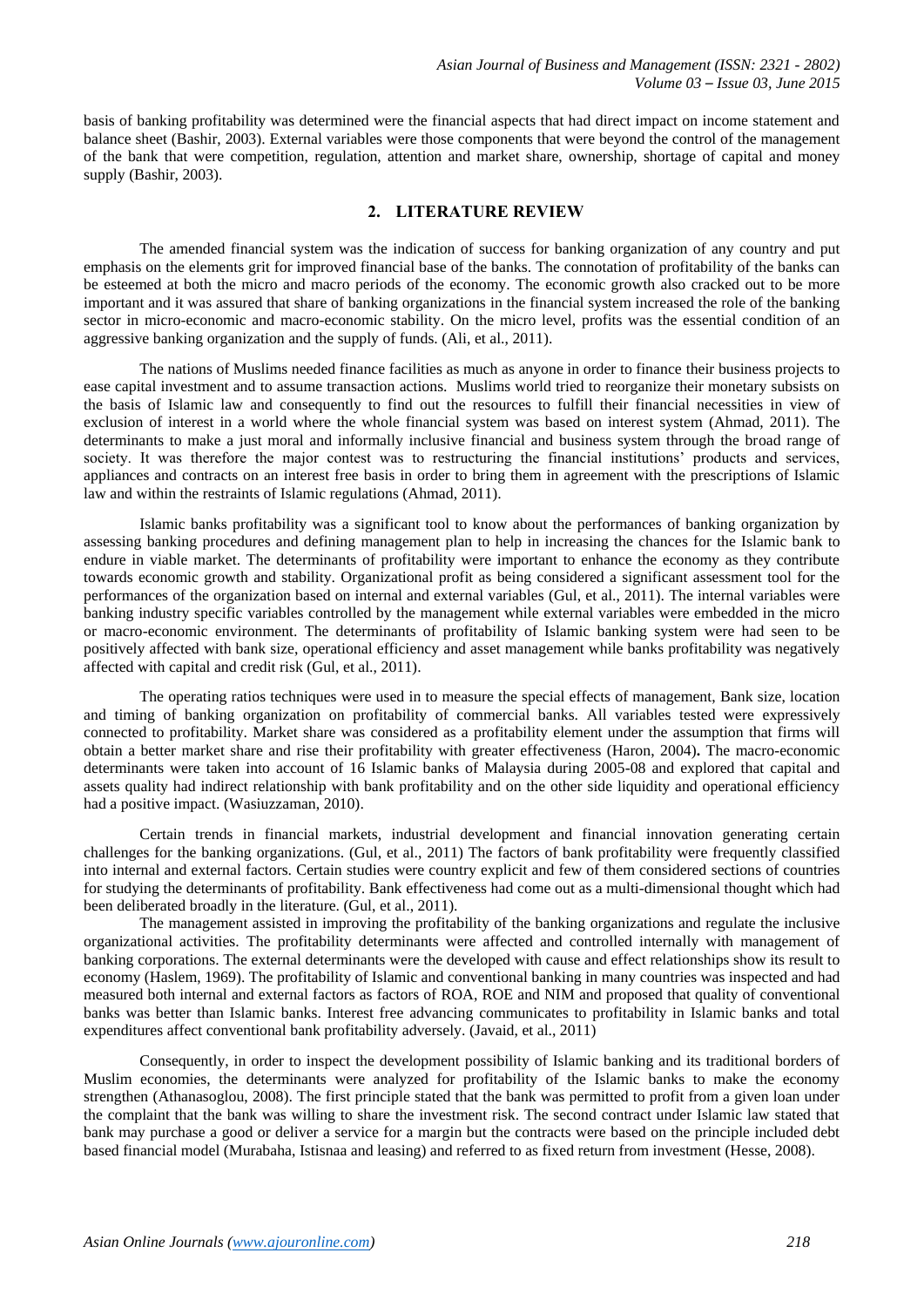Islamic banking system involved the banking activities and operations as for the same purposes as conventional banking institutions but the lending out the capital in Islamic banking organizations involved the Islamic laws and regulations. They had to follow the rules under Shari'ah to ensure the interest free banking systems (Hesse, 2008). The advances were sanctioned to industries through the sharing of or financing the purchasing of services and goods. Therefore, Islamic banks asked for severe security in order to defend themselves against evasion and thus the bought item was listed to the name of the buyer from the start of the deal in form of Murabaha funding (Hesse, 2008).

The measures of profitability of the Islamic banking was very comprehensive. The spat that Islamic banks must compute their markup based on curiosity denoted to a situation where the profits of all projects accessible to the Islamic bank for backing were known with inevitability in development (Wasiuzzaman, 2010). It was almost unbearable to calculate the actual profit received on the interest free payments. It was also difficult to determine the amount of cost had been experienced on the placement of deposits (Wasiuzzaman, 2010).

# **3. RESEARCH PROBLEM**

Islamic banking worked in consonance with the beliefs and value system of Islam and governed to the conservative governance and risk managing rules under Islamic Sharia. Besides operations and working structure of Islamic banking they also have to generate the profit for the economy as well as for the organization. There are many factors that affect the financial position of the Islamic banking which were explored but had not been demonstrated with their direct impact on profitability. The current research study referred to the problem ascends from the determinants which effect the profitability of the Islamic banking corporations. Many studies had explored the determinants of profitability but their effects are still unevaluated. This research is concerned in determining the impact of the various financial factors on profitability and suggestions to improve the profitability of Islamic Banking organization, which will ultimately lead to an increase in the net profits, dividends and share price as well.

## **4. AIMS AND OBJECTIVES**

The aim of the research is to reveal the applied practices of profitability determinants and its effect on the financial positions of Islamic banking corporations in Pakistan.

#### **5. OBJECTIVES**

- To examine the relationship between the determinants/factors of profitability with market structure, to find;
	- o The exposure of determinants/factors of profitability of Islamic Banking
	- o The impact level of determinants/factors on profitability in Islamic Banking
	- o The better use of those determinants/factors to improve the profitability of Islamic Banking in Pakistan

## **6. METHODOLOGY**

The determinants of profitability of Islamic banks of Pakistan are examine on the basis of the following equation:

$$
Y = a_o + b_1 d_1 + b_2 d_2 + b_3 d_3 \dots b_n d_n
$$

Where:

 $Y =$  independent Variable (profitability)

 $a<sub>o</sub>$  = Intercept

 $b_n d_n$  = Independent Variables

The above equation indicated the regression model of the profitability of islamic banks by taken into account the determinents 'd' and slope 'b'. The determinents included in the study are:

| Serial # | <b>Internal Variables</b>                                        |
|----------|------------------------------------------------------------------|
|          | Total Deposits in bank (saving account, Investment, PLS account) |
|          | <b>Capital Reserves</b>                                          |
|          | Income                                                           |
|          | <b>Total Expenditures</b>                                        |
|          | Expenditures on loan                                             |
|          |                                                                  |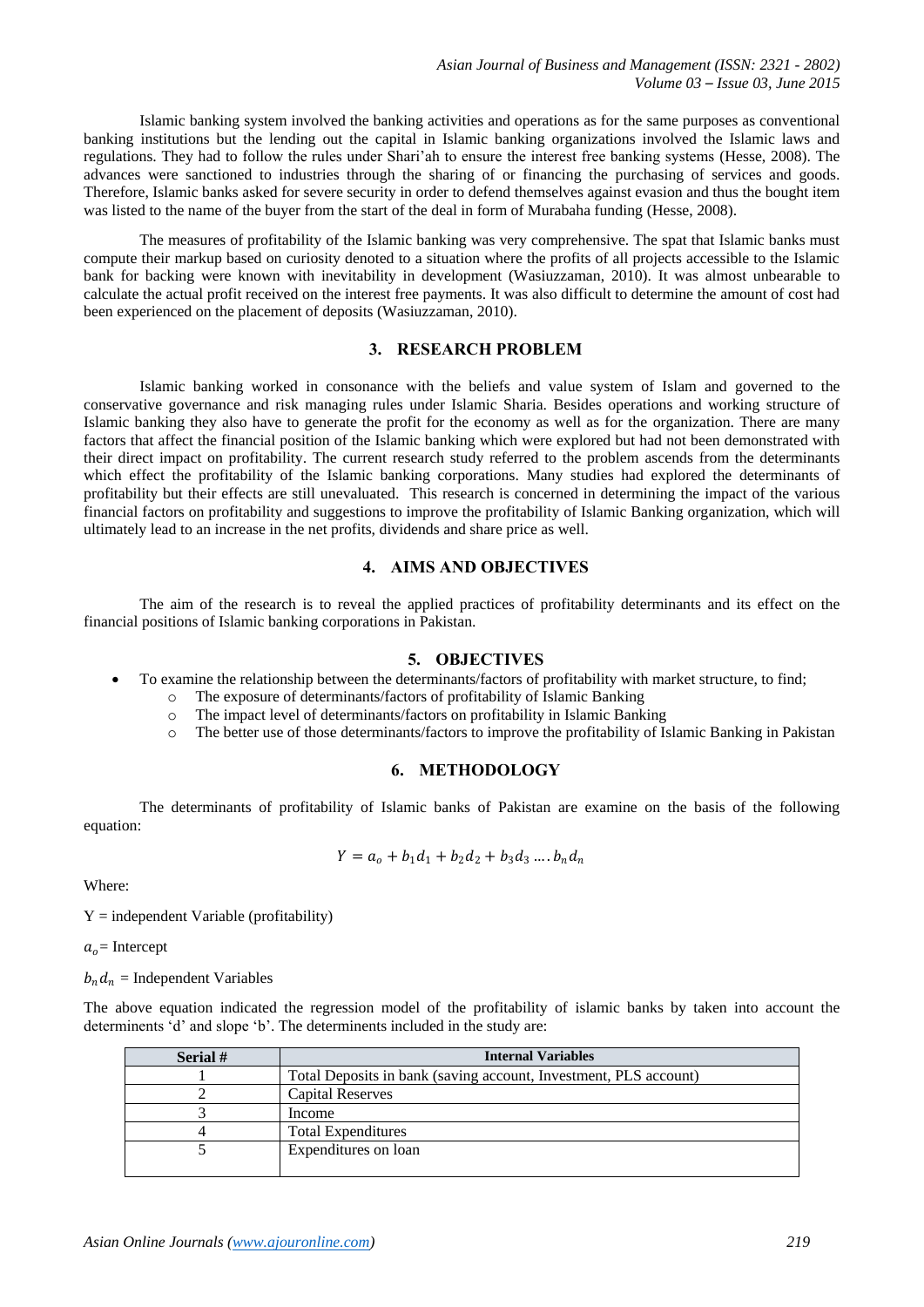| <b>External Variables</b>      |  |
|--------------------------------|--|
| Market Share                   |  |
| Discount Rates of country      |  |
| CPI (Consumer Price Index)     |  |
| Growth in Money Supply $(M_2)$ |  |

The table shows some of the determinants that have influences on the profitability of the banking organization. In the banking industry, there are many ratios that had been used to extent the bank performance with respect to evaluation of profitability. Within the respective research, the following five ratios are evaluated to know about the determinants of performance evaluation.

- Total income as a percentage of total assets
- Bank's share of income as a percentage of total assets
- Net profit before tax as a percentage of total assets
- Net profit before tax as a percentage of capital and reserves
- Net profit after tax as a percentage of capital and reserves

#### **7. ANALYSIS**

The collected data from the financial statement of ten Islamic banks of Pakistan. These banks are:

- 1. Meezan Bank
- 2. Al-Baraka Islamic Bank
- 3. Bank Islami
- 4. Dubai Islamic Bank
- 5. Burj Bank

The ratio analysis is performed to know about the extent of forte of the particular variables on other variables to determine the strong determinant of profitability.

#### **Table 1: Anova statistical Analysis**

| <b>Ratios</b>                                                | <b>F-Value</b> | <b>P-Value</b> | Adj. $\mathbb{R}^2$ |
|--------------------------------------------------------------|----------------|----------------|---------------------|
| Total income as percentage of total assets                   | 204.34         | 0.01           | 0.0881              |
| Bank's share of income as percentage of total asset          | 152.58         | 0.01           | 0.895               |
| Net profit before tax as percentage of total assets          | 19.3           | 0.00           | 0.583               |
| Net profit before tax as percentage of capital $\&$ reserves | 15.0           | 0.00           | 0.628               |
| Net profit after tax as a percentage of capital & reserves   | 13.12          | 0.02           | 0.398               |

Income earned by the Islamic banking organizations had direct significant relationship with liquidity and on the other side, it had no significant relationship with capital and reserves. As specified in above table, each 1% escalation in total financing increased total income as percentage of total assets by 0.088%, Bank's share of income as percentage of total asset by 0.0895% and net profit before tax as percentage of total assets by 0.583%. The inverse relationship merely means that any inoculation of capital into a bank capital structure would decrease these profitability measures. In the case of Bank's share of income as percentage of total asset and Net profit before tax as percentage of total assets for every 1% increase in capital, the percentage of Bank's share of income as percentage of total asset would growth by 0.0583% and 0.0628% for Net profit before tax as percentage of total assets. A negative relationship between Net profit before tax as percentage of capital & reserves and Net profit after tax as a percentage of capital & reserves suggests that a cumulative amount of capital did not lead to an increase in income to shareholders. Instead of producing more income, the prevailing level of income was shared by both existing and new shareholders.

Almost all deposit structure variables had no substantial relationship with the profitability ratios Deposits structure was characterized by three variables, i.e. current, savings and investment accounts. Total deposits in current accounts was the only variable which had a significant relationship with Bank's share of income as percentage of total asset and Net profit before tax as percentage of total assets. Each 1% rise in the current account holdings will increase the bank's revenue by 0.034% and profit before tax by 0.0398%.

A significant relationship at a 10% level was originate only with Net profit before tax as percentage of income. This specified that before tax deflated by total capital and reserves, Islamic banks effective in a monopolistic market were improved by 45.715% than those working in a competitive market. Equation total income as percentage change in total assets proposed that Islamic banks in a monopolistic market make more than banks in a competitive market. Islamic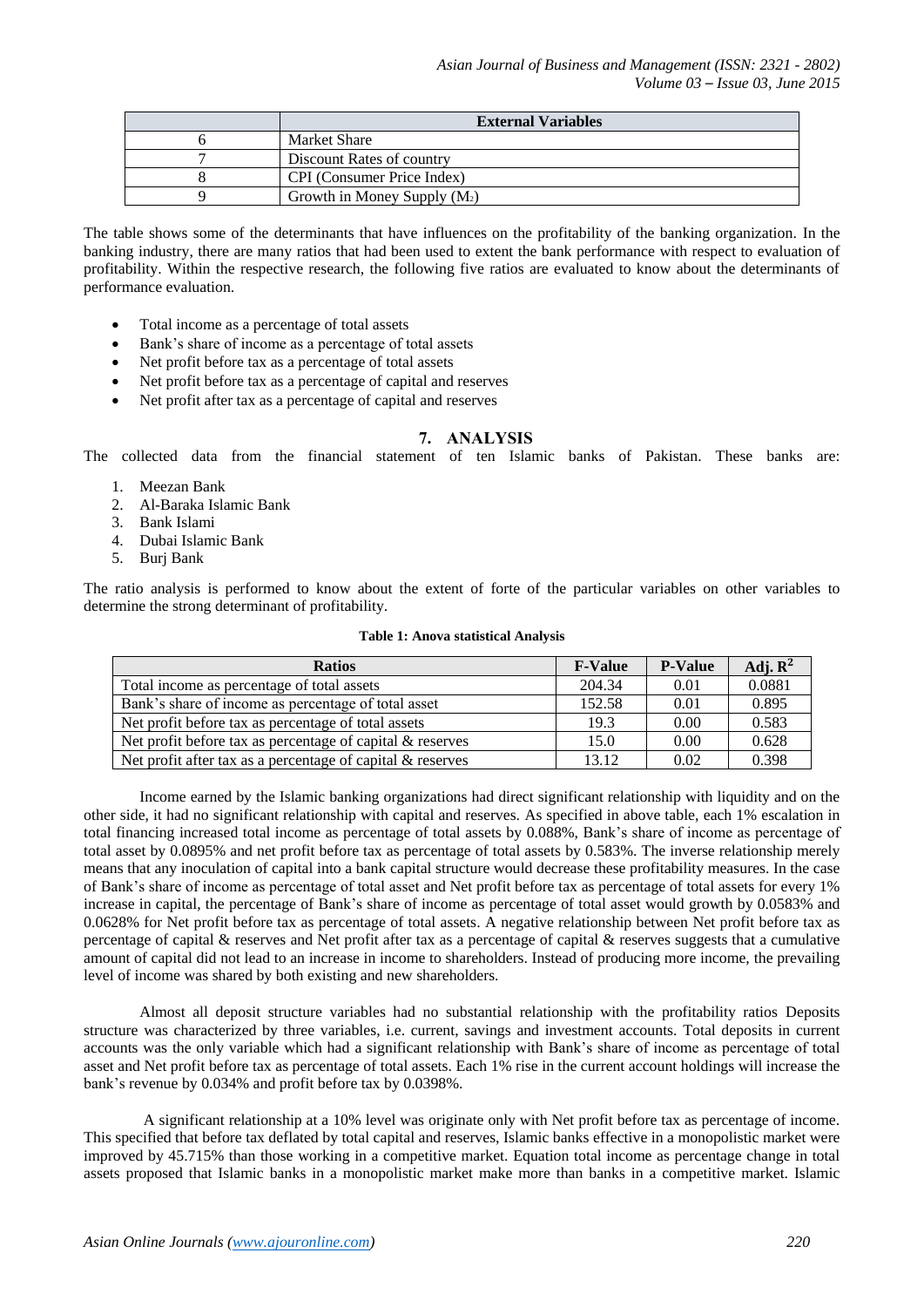banks in monopolistic market were enhanced its performances by 0.0823% than their complements in competitive markets.

| <b>Variable</b>                 | <b>Mean</b> | <b>Median</b> | <b>Std. Deviation</b> |
|---------------------------------|-------------|---------------|-----------------------|
| Return on Equity                | 0.319       | 0.0278        | 0.0168                |
| Capital and Reserve over assets | 0.0728      | 0.0748        | 0.0178                |
| Liquidity over assets           | 0.295       | 0.282         | 0.133                 |
| <b>Technical Competence</b>     | 0.845       | 0.873         | 0.148                 |
| <b>Annual Inflation Rate</b>    | 0.024       | 0.0178        | 0.027                 |
| <b>Bank Size</b>                | 9.369       | 9.33          | 0.638                 |
| Bank Age                        | 1.318       | 1.208         | 0.876                 |

## **Table 2: Descriptive Statistics**

The above table shows the descriptive statistics analysis on the financial statements of the Islamic Banks of Pakistan. The descriptive analysis is performed on the following ration analysis:

- Return on Equity
- Capital and Reserves over Assets
- Liquidity over Total Assets
- Annual Inflation Rate
- Bank Size
	- Bank Age

Technical Competence

The analysis depicted the result that associated to the return on equity for Islamic banks were cost-effective during the period with respect to independent factors associated with profitability. The mean value of the capital and reserves and liquid assets specified that if it were highly capitalized and were on the low risk side. With the lower value of bank size they could be edified up the dimensions for better competition in the market. On the other side, the data also depicted that the mean value of technical efficiency is greater banks in the market which showed that Islamic banks have been more effectual.

## **8. CONCLUSION**

The respective study give a reflection on profitability of the Islamic banks with usage of profitability ration analysis with in context of lender and user of funds. The ration in between bank and user of the funds indicated the mutual advantage and positive relationship with profitability and total expenses incurred. The result about assets-liability managing and profitability for usual characteristics of banking corporations. The market share of the banks and money supply have to be founded as negative relationship with profitability. The result of the respective study concluded with no significant variation in profitability with respect to competitive and monopolistic markets but except shareholder. The results of this study designated that Islamic banks in a viable market were better accomplished profitability than then their complements. Consequently, formation of more Islamic banks will give more assistances to the investors.

## **9. FUTURE PROSPECTIVE**

There are many points of study which are similar in conventional and Islamic banks to conduct research within comparison of them with assets-liability. So, more studies which involved asset-liability managing of an Islamic bank are deliberated one of the more stimulating and added promising areas for future research.

## **10. REFERENCES**

- 1. Ahmad, N. N. M., 2011. The Impact of 1998 and 2008 Financial Crises on Profitability of Islamic Banks. *Bangladesh Development Studies,* Volume 34, pp. 1-22.
- 2. Ali, K., Akhtar, M. F. & Ahmed, P. H. Z., 2011. Bank-Specific and Macroeconomic Indicators of Profitability Empirical Evidence from the Commercial Banks of Pakistan. *nternational Journal of Business and Social Science,* Volume 2 No: 6.
- 3. Athanasoglou, P. B. N. D. D., 2008. Bank-Specific, Industry-Specific and Macroeconomic Determinants of Bank Profitability.. *International Financial Markets Institutions and Money,* Volume 18, p. 121–136.
- 4. Bashir, 2003. *Determinants of Profitability in Islamic Banks: Some Evidence from the Middle,* s.l.: ERF.
- 5. Gul, S., Irshad, F. & Zaman, K., 2011. Factors Affecting Bank Profitability in Pakistan. *The Romanian Economic Journal,* Volume 39.
- 6. Guru, B. K., Staunton, J. & Shanmugam, B., n.d. Determinants of commercial banks profitability in Malaysia.